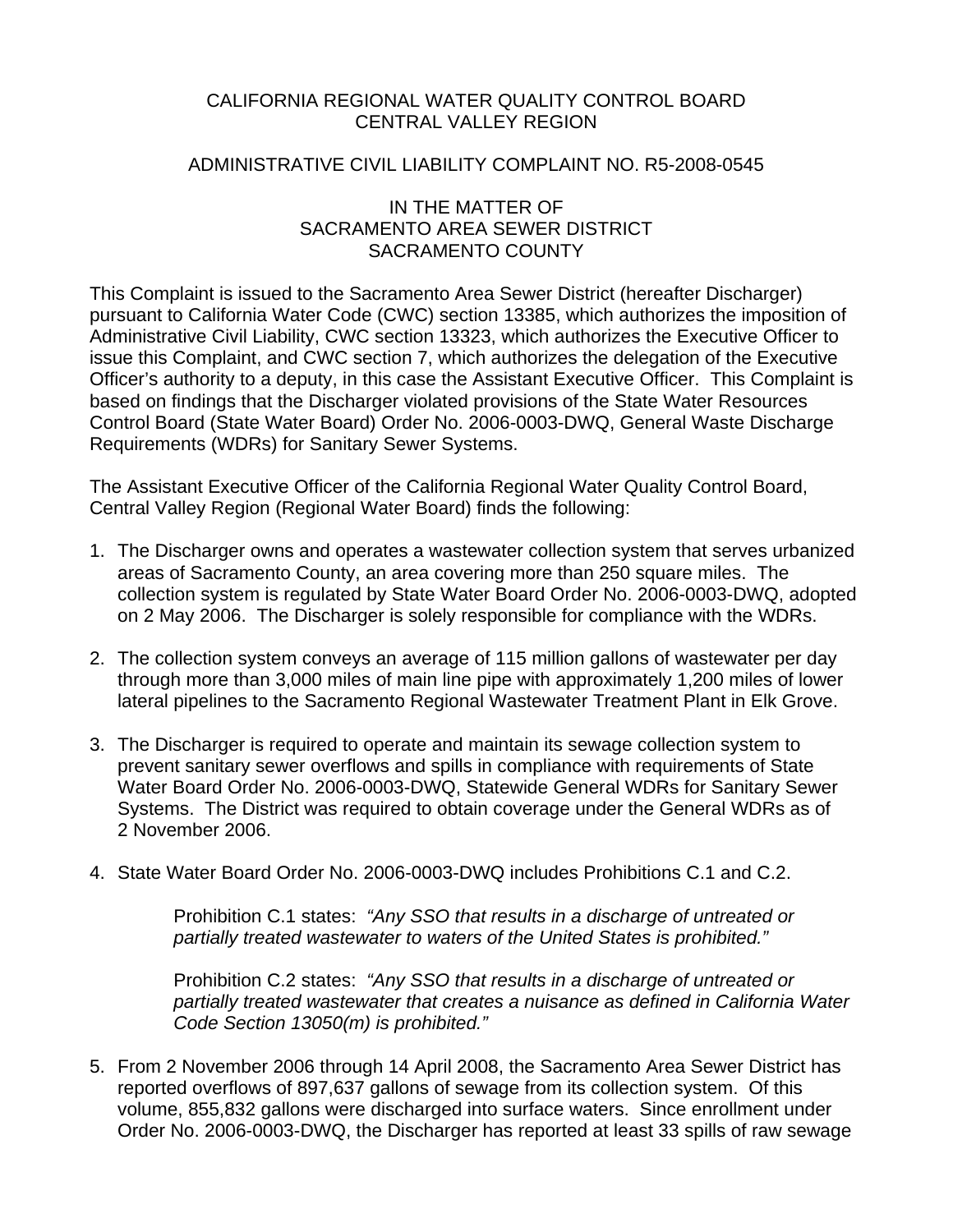from its collection system, excluding reported spills from private laterals. Of the approximately 33 spills, 27 impacted surface waters, as summarized in Attachment A, Table of Sanitary Sewer Overflows, a part of this Complaint.

- 6. The largest of these discharges occurred on 13 February 2008, when over 700,000 gallons of raw sewage spilled into Arcade Creek after the pipeline that bridged the creek collapsed. There were signs of erosion along the bank and around the pipeline transition point. The collapse was attributed to erosion of the bank around the pipeline and antiquated pipeline design that provided for a susceptible transition point to be exposed over the creek.
- 7. In response to the 13 February 2008 spill, the Discharger initially set up two sandbag barrier dams approximately two miles downstream of the spill location in an attempt to contain the pulse while it dewatered the creek to remove spilled sewage. After Regional Water Board staff observed that the dams did not contain all the sewage, an additional dam was placed below the other two in order to improve collection of more of the spilled sewage. No documentation has been provided regarding the amount of waste (sewage and contaminated creek water) removed by pumps in the creek bed. Regional Water Board staff observed that the spill was not entirely contained by the dams, and that at least two miles of the creek was not cleaned up.
- 8. The Discharger stated in an email dated 15 February 2008 that it was initiating an urgent inspection program of all known creek crossings and parallel alignments, and would conduct immediate creek erosion repair where needed, would develop a set of design standards for different creek crossing situations, and would implement repairs or replacements to crossings as needed.
- 9. The Discharger has reported previous SSOs from pipelines located near creeks. In particular, on 20 November 2002, a pipeline coupling failed due to erosion and a significant volume of raw sewage was discharged into Chicago Creek. In response to that spill, the Discharger submitted a report, dated 4 December 2002, indicating that it would identify similar situations where pipelines run through ravines or waterways, and determine the most feasible method of performing physical maintenance or inspections, and evaluate the feasibility of relocating the pipes to more accessible locations. If this program had resulted in a system upgrade, the pipeline break over Arcade Creek may not have occurred.

## **Regulatory Considerations**

10. As described above, the Discharger discharged untreated sewage to waters of the United States in violation of Prohibitions C.1 and C.2 contained in State Water Board Order No. 2006-0003-DWQ, Statewide General WDRs for Sanitary Sewer Systems.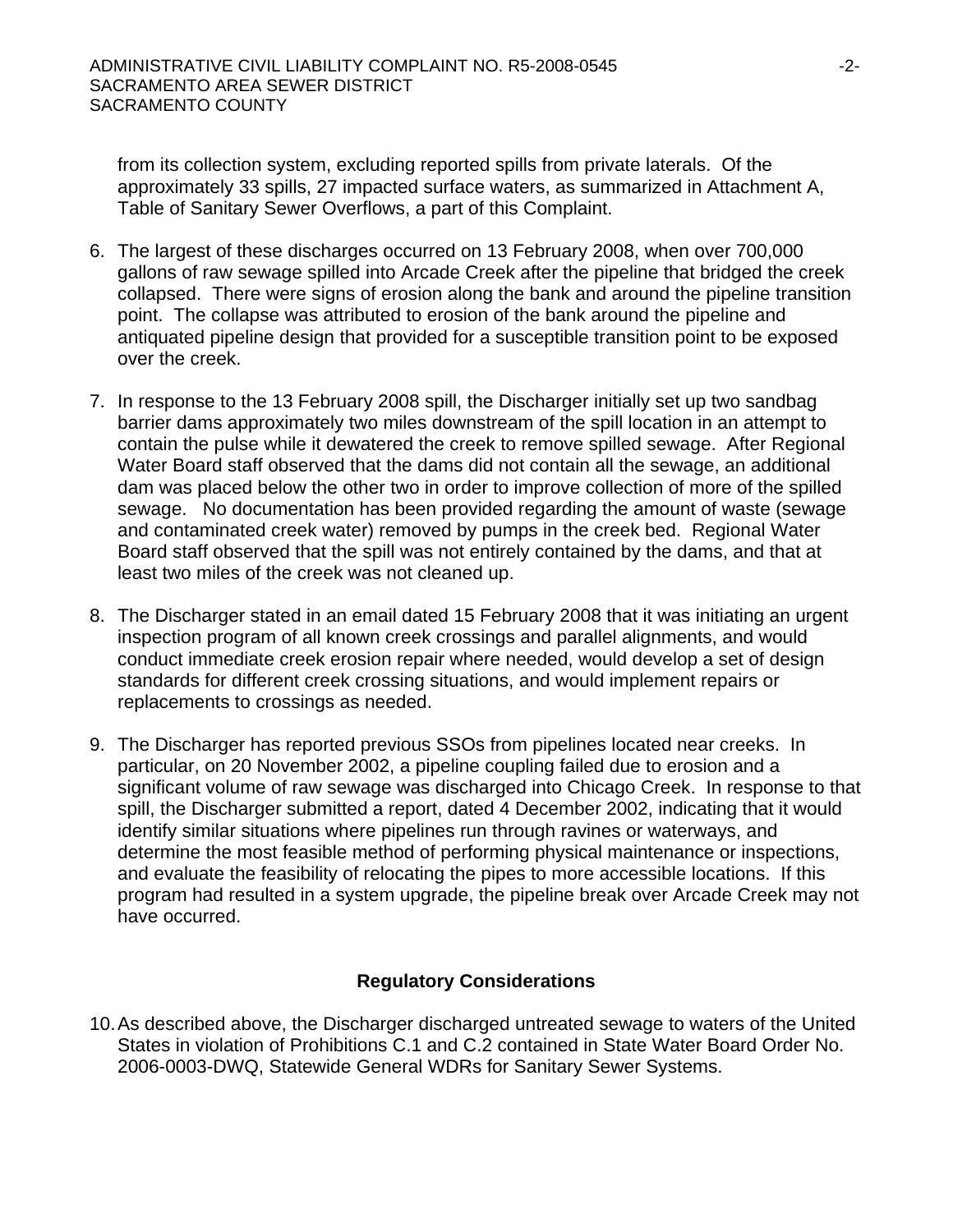- 11. Section 301 of the Clean Water Act (33 U.S.C. § 1311) and CWC section 13376 prohibits discharge of pollutants to surface waters except in compliance with a National Pollutant Discharge Elimination System (NPDES) permit.
- 12. CWC section 13376 states, in part: *"Any person discharging pollutants or proposing to discharge* pollutants *to the navigable waters of the United States ... shall file a report of the discharge in compliance with the procedures set forth in Section 13260..." and "The discharge of pollutants…except as authorized by waste discharge requirements [NPDES permit]…is prohibited."*
- 13. State Water Board Order No. 2006-0003-DWQ is not an NPDES permit. Therefore, by failing to file a report of waste discharge as set forth in CWC section 13260 and failing to obtain an NPDES permit prior to the discharges described in the above Findings, the Discharger violated CWC section 13376.
- 14. CWC section 13385 states, in part:

*"(a) Any person who violates any of the following shall be liable civilly in accordance with subdivisions (b), (c), (d), (e), and (f): (1) Section 13375 or 13376."* 

*"(c) Civil liability may be imposed administratively by the state board or a regional board pursuant to Article 2.5 (commencing with Section 13323) of Chapter 5 in an amount not to exceed the sum of both the following:* 

*(1)Ten thousand dollars (\$10,000) for each day in which the violation occurs. (2) Where there is a discharge, any portion of which is not susceptible to cleanup or is not cleaned up, and the volume discharged but not cleaned up exceeds 1,000 gallons, an additional liability not to exceed ten dollars (\$10) times the number of gallons by which the volume discharged but not cleaned up exceeds 1,000 gallons."*

15. Pursuant to CWC section 13385, the maximum administrative civil liability which can be imposed by the Regional Water Board under CWC section 13385 is between \$359,250 and \$8,644,530. This range was calculated as follows:

From 2 November 2006 through 14 April 2008, approximately 855,832 gallons of raw sewage was discharged to surface waters on 27 days. For some of the spill incidents, the Discharger installed downstream dams in the receiving waterbody and removed a portion of the contaminated water. However, for 2 spill incidents, which collectively resulted in the spill of 10,925 gallons of sewage, none of the contaminated water was removed from the affected waterbodies. If it is assumed that all the spilled sewage was cleaned up from the incidents where the Discharger removed a portion of the contaminated water, then a total of 8,925 gallons was discharged in excess of 1,000 gallons, and the maximum liability is calculated to be \$270,000 (27days times \$10,000 per day) plus \$89,250 (8,952 gallons times \$10 per gallon). If it is assumed that once the sewage contaminated the receiving water, it was not susceptible to cleanup, then a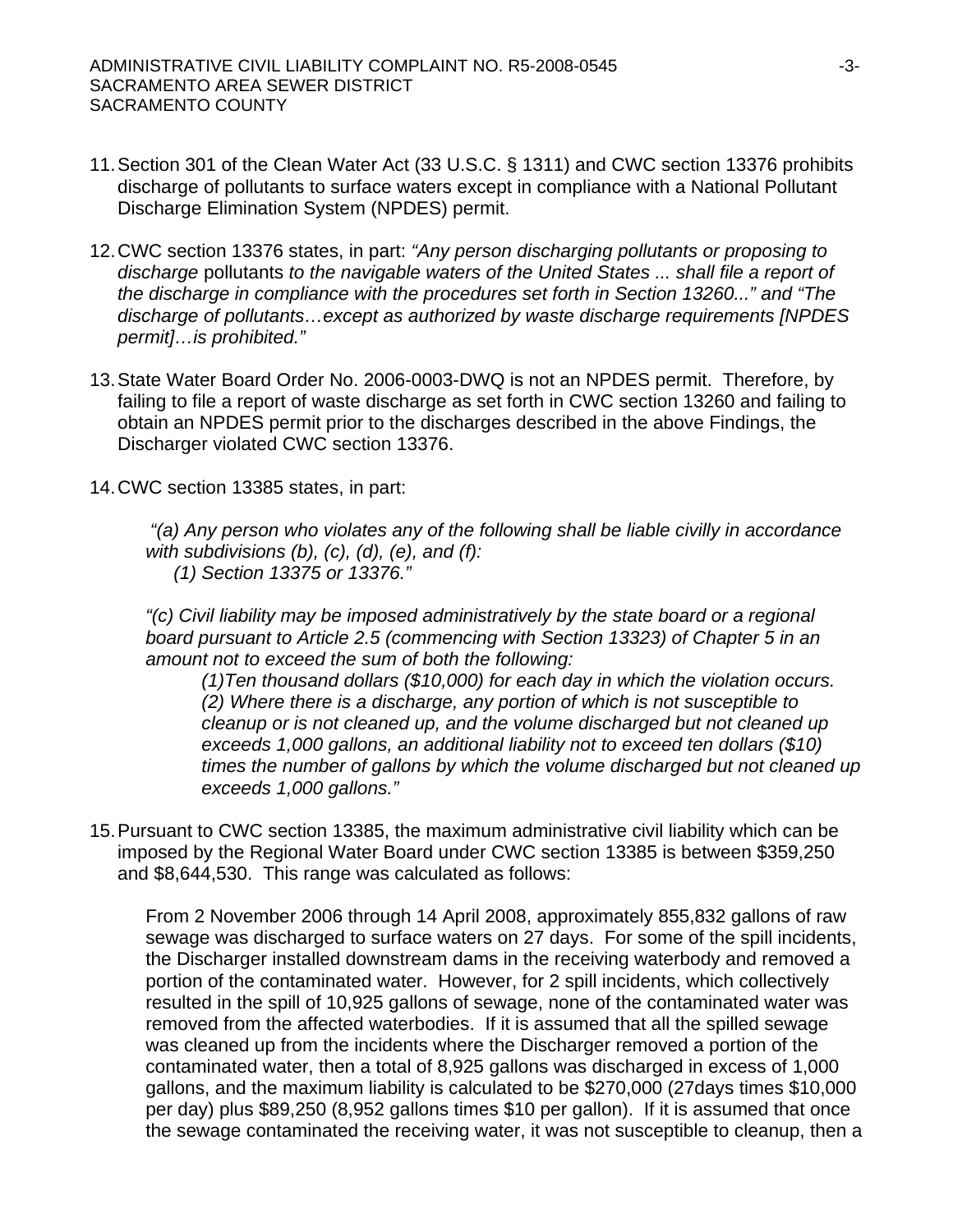total of 837,453 gallons was discharged in excess of the 1,000 gallons per spill event, and the maximum administrative civil liability is calculated to be \$270,000 (27 days times \$10,000 per day) plus \$8,374,530 (837,453 gallons times \$10 per gallon). The assessed penalty is significantly lower than the lesser of these two figures.

- 16. CWC section 13385(e) states: *"In determining the amount of any liability imposed under this section, the regional board, the state board, or the superior court, as the case may be, shall take into account the nature, circumstances, extent, and gravity of the violation or violations, whether the discharge is susceptible to cleanup or abatement, the degree of toxicity of the discharge, and, with respect to the violator, the ability to pay, the effect on its ability to continue its business, any voluntary cleanup efforts undertaken, any prior history of violations, the degree of culpability, economic benefit or savings, if any, resulting from the violation, and other matters that justice may require. At a minimum, liability shall be assessed at a level that recovers the economic benefits, if any, derived from the acts that constitute the violation."*
- 17. Pursuant to CWC section 13385(e), administrative civil liability at minimum must be equivalent to the economic benefit accrued by the Discharger for not implementing management and physical improvements necessary to prevent the discharges. All of the discharges of raw sewage resulted from inadequate maintenance and/or implementation of collection system improvements. Because of the unknown problems throughout the collection system, Regional Water Board staff is unable to precisely calculate the economic benefit. However, the economic benefit would be equal to the deferred costs associated with postponing repairs to fix problematic portions of the collection system, and is estimated to be below the assessed penalty.
- 18. Issuance of this Complaint is exempt from the provisions of the California Environmental Quality Act (Pub. Resources Code section 21000 et seq.), in accordance with California Code of Regulations, title 14, section 15321(a)(2).

## **SACRAMENTO AREA SEWER DISTRICT IS HEREBY GIVEN NOTICE THAT:**

- 1. ACL complaint No. R5-2008-0531 is hereby rescinded.
- 2. The Assistant Executive Officer of the Regional Water Board charges the Discharger with an administrative civil liability in the amount of **two hundred and one thousand dollars (\$201,000)**. The amount of the proposed liability is based upon a review of the factors cited in California Water Code section 13385 and the State Water Resources Control Board's Water Quality Enforcement Policy, and includes consideration of the economic benefit or savings resulting from the violations.
- 3. A hearing on this matter will be held at the Regional Water Board meeting scheduled on **11/12 September 2008**, unless the Discharger agrees to complete the following by **6 August 2008**: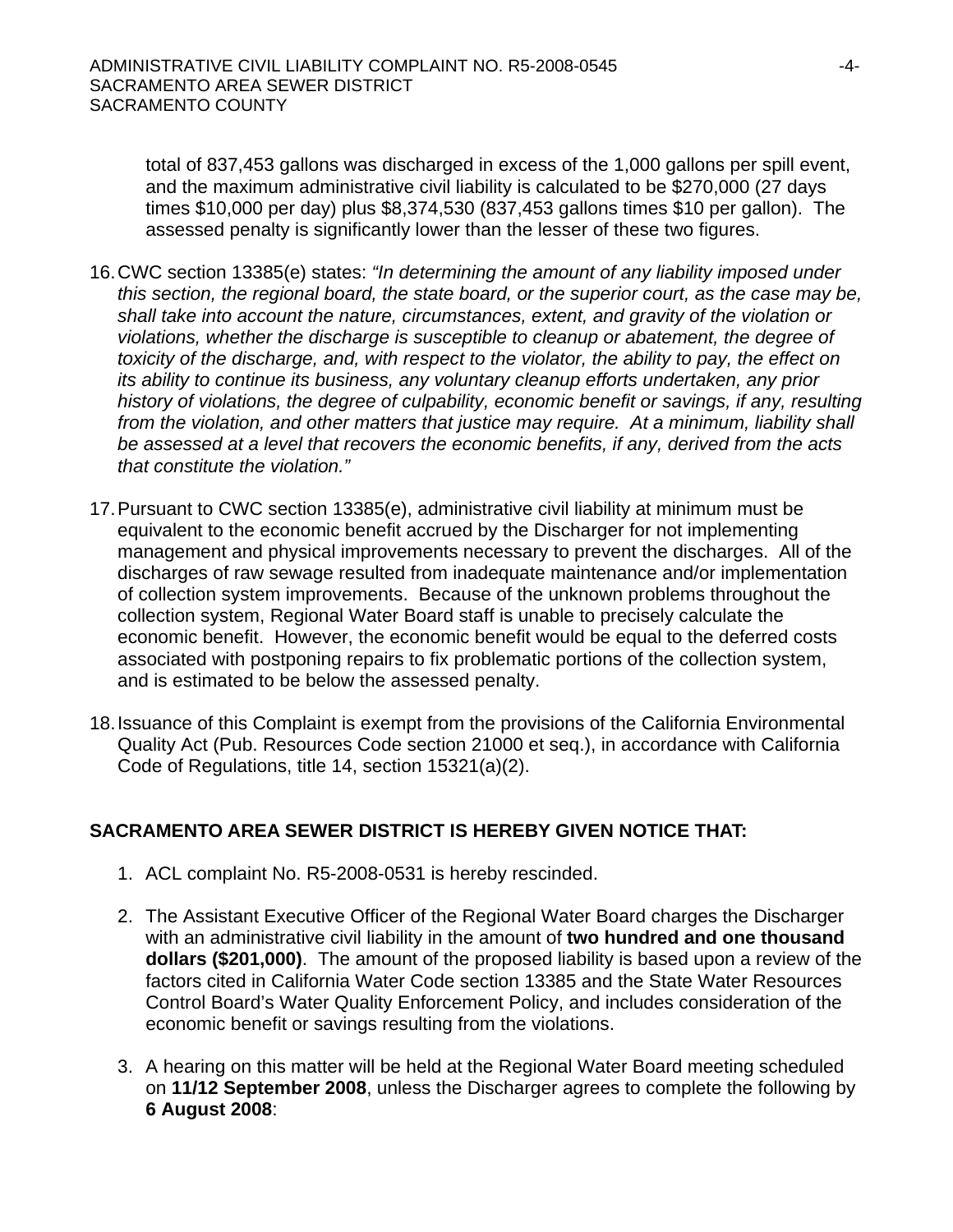- a. Waive the hearing by completing the attached form and returning it to the Regional Water Board; and
- b. Pay the proposed civil liability of **two hundred and one thousand dollars (\$201,000)** in full.
- 4. If a hearing is held, the Regional Water Board will consider whether to affirm, reject, or modify the proposed Administrative Civil Liability, or whether to refer the matter to the Attorney General for recovery of judicial civil liability.

\_\_\_\_\_\_\_\_\_\_\_\_\_\_\_\_\_\_\_\_\_\_\_\_\_\_\_\_\_\_\_\_\_\_\_\_\_\_\_\_ JACK E. DEL CONTE, Assistant Executive Officer

2 July 2008

Attachment A: Table of Sanitary Sewer Overflows from 2 November 2006 to 14 April 2008 AMH/PHL: 2 July 2008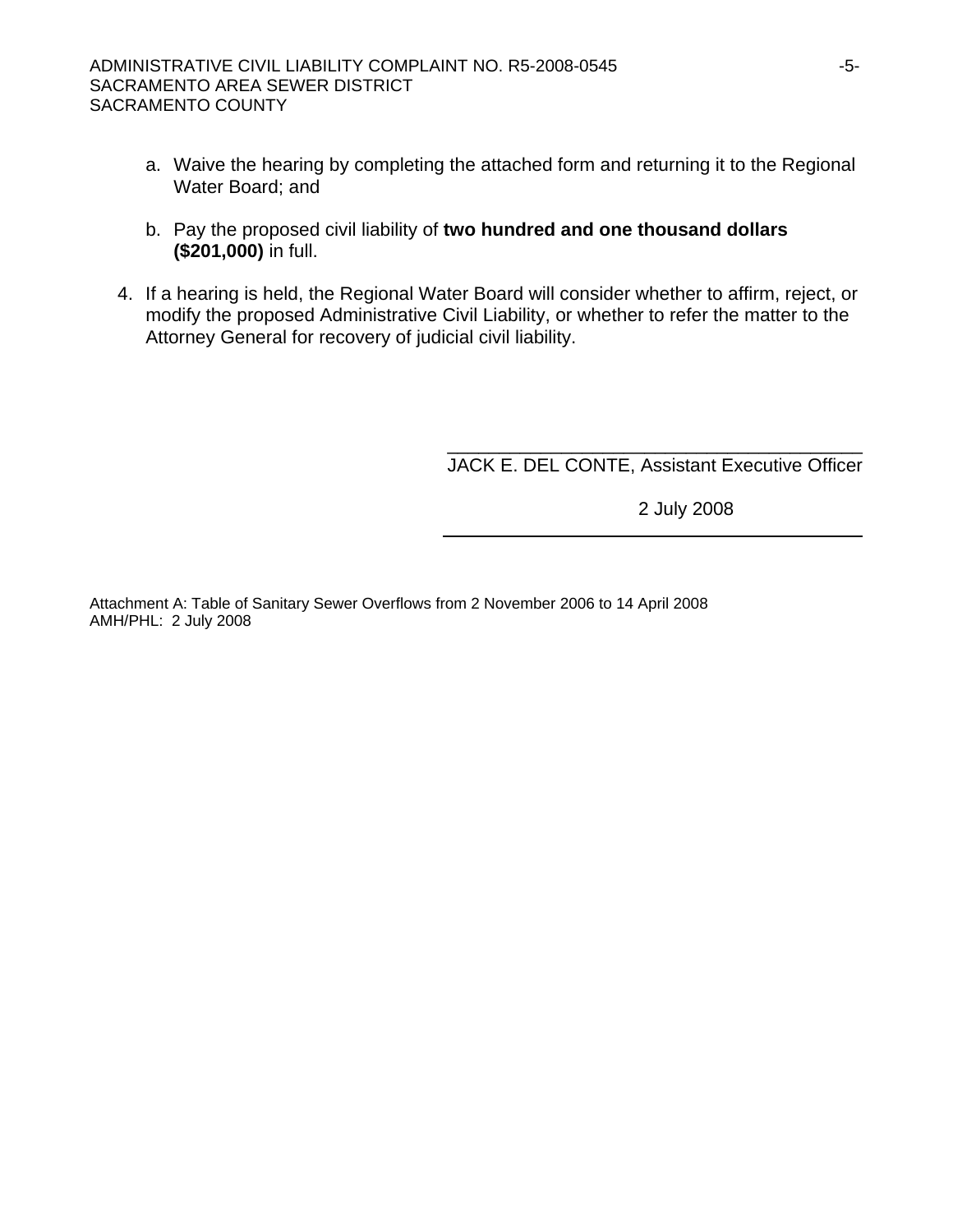#### **WAIVER OF HEARING FOR ADMINISTRATIVE CIVIL LIABILITY COMPLAINT**

By signing this waiver, I affirm and acknowledge the following:

- 1. I am duly authorized to represent Sacramento Area Sewer District (hereinafter "Discharger") in connection with Administrative Civil Liability Complaint No. R5-2008-0545 (hereinafter the "Complaint");
- 2. I am informed of the right provided by California Water Code section 13323, subdivision (b), to a hearing within ninety (90) days of service of the Complaint;
- 3. I hereby waive the Discharger's right to a hearing before the California Regional Water Quality Control Board, Central Valley Region, within ninety (90) days of the date of service of the Complaint; and
- 4. I certify that the Discharger will remit payment for the civil liability imposed in the amount of **two hundred and one thousand dollars (\$201,000)** by check, which contains a reference to "ACL Complaint No. R5-2008-0545" and is made payable to the "*State Water Pollution Cleanup and Abatement Account*."
- 5. I understand the payment of the above amount constitutes a settlement of the Complaint, and that any settlement will not become final until after the 30-day public notice and comment period mandated by Federal regulations (40 CFR 123.27) expires. Should the Regional Board receive new information during this comment period, the Regional Board may withdraw the complaint, return payment, and issue a new complaint.
- 6. I understand that payment of the above amount is not a substitute for compliance with applicable laws and that continuing violations of the type alleged in the Complaint may subject the Discharger to further enforcement, including additional civil liability.

 $\frac{1}{\sqrt{2\pi}}$  ,  $\frac{1}{\sqrt{2\pi}}$  ,  $\frac{1}{\sqrt{2\pi}}$  ,  $\frac{1}{\sqrt{2\pi}}$  ,  $\frac{1}{\sqrt{2\pi}}$  ,  $\frac{1}{\sqrt{2\pi}}$  ,  $\frac{1}{\sqrt{2\pi}}$  ,  $\frac{1}{\sqrt{2\pi}}$  ,  $\frac{1}{\sqrt{2\pi}}$  ,  $\frac{1}{\sqrt{2\pi}}$  ,  $\frac{1}{\sqrt{2\pi}}$  ,  $\frac{1}{\sqrt{2\pi}}$  ,  $\frac{1}{\sqrt{2\pi}}$  ,

 $\overline{\phantom{a}}$  , which is a set of the set of the set of the set of the set of the set of the set of the set of the set of the set of the set of the set of the set of the set of the set of the set of the set of the set of th

 $\frac{1}{\sqrt{2\pi}}$  , which is the contract of the contract of the contract of the contract of the contract of the contract of the contract of the contract of the contract of the contract of the contract of the contract of the (Print Name and Title)

(Signature)

(Date)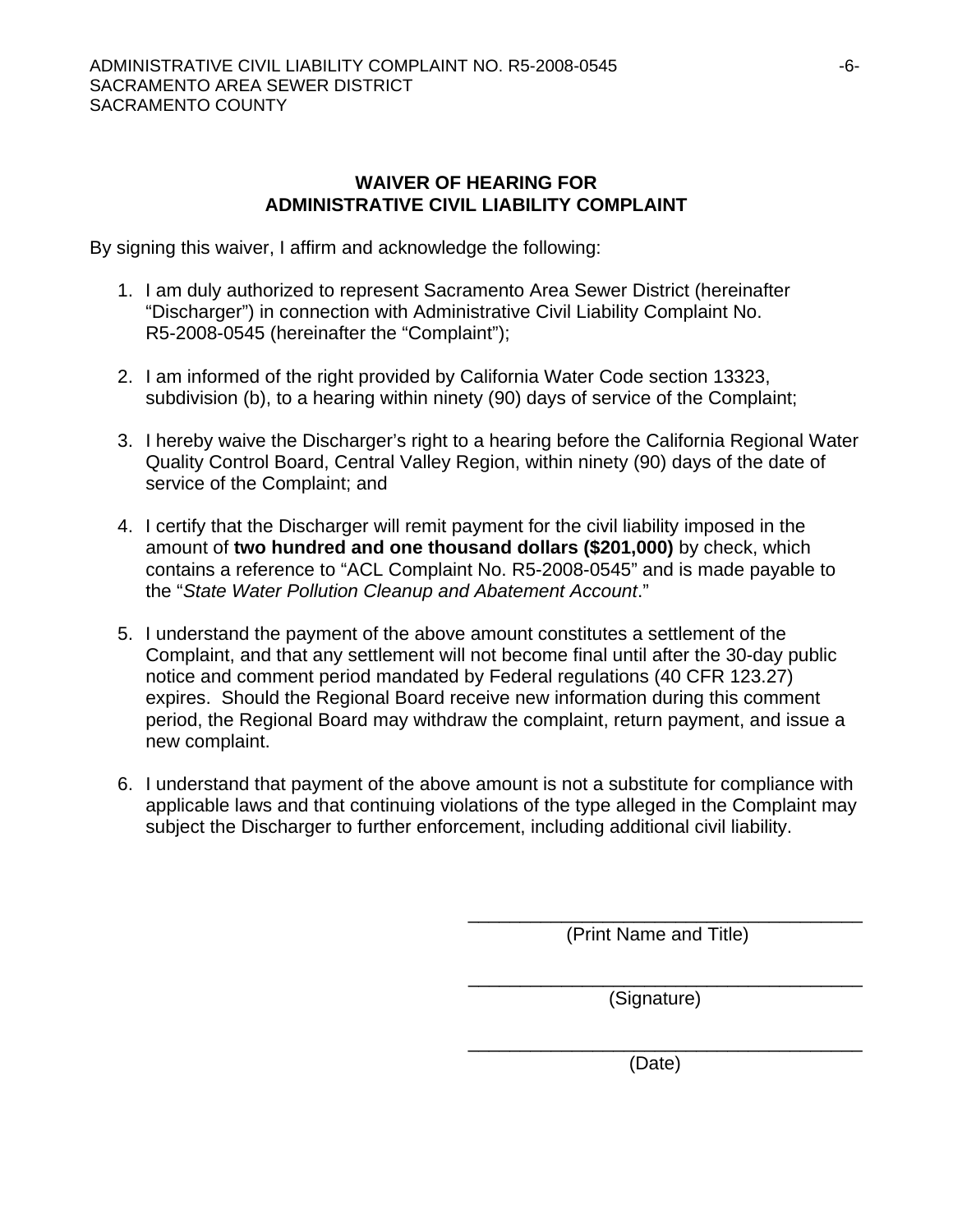# **Attachment A to ACLC R5-2008-0545 Table of Sanitary Sewer Overflows from 2 November 2006 to 14 April 2008 Sacramento Area Sewer District**

|               | Reported<br>Volume<br>Discharged | Discharge to<br>Surface<br>Water<br>Drainage | Volume in excess<br>of 1,000 gallons<br>reaching surface<br><b>Water Drainage</b> |                                                    |                                                  | <b>OES</b> |                       |
|---------------|----------------------------------|----------------------------------------------|-----------------------------------------------------------------------------------|----------------------------------------------------|--------------------------------------------------|------------|-----------------------|
| Date of Spill | [gallons]                        | Course?                                      | Course                                                                            | Spill Location                                     | Cause of Spill<br>Cobble in the                  | Control #  | City                  |
| 16-Dec-06     | 13,485                           | Yes                                          | 12,485                                                                            | 6416 Terra Way                                     | line.                                            | 06-7428    | <b>Citrus Heights</b> |
| 23-Dec-06     | 6,900                            | No                                           | $\,0\,$                                                                           | 6900 Airport Blvd.                                 | Pump station<br>failure                          | 06-7584    | Sacramento            |
| 22-Jan-07     | 22,250                           | Yes                                          | 0                                                                                 | 5927 Lemon Park<br>Way                             | Vandalism                                        | 07-0489    | Sacramento            |
| 31-Jan-07     | 11,400                           | Yes                                          | 10,400                                                                            | 8138 Bonnie Oak<br>Way                             | Roots and<br>grease in<br>mainline               | 07-0675    | <b>Citrus Heights</b> |
| 14-Feb-07     | 1,875                            | Yes                                          | 875                                                                               | Bruceville Rd.                                     | Open gate valve<br>on air release<br>valve       | 07-1016    | Elk Grove             |
| 12-Mar-07     | 6,325                            | No                                           | 0                                                                                 | 4336 Watt Ave.                                     | Maintenance<br>hole overflowed<br>during repairs | 07-1600    | Sacramento            |
| 02-Apr-07     | 6,500                            | Yes                                          | 5,500                                                                             | <b>Howe Park</b>                                   | Debris blockage<br>in mainline                   | 07-2079    | Sacramento            |
| 04-Apr-07     | 30,000                           | Yes                                          | 29,000                                                                            | <b>Whitelock Parkway</b><br>and Bruceville Rd.     | Air relief valve<br>vent line<br>separated       | 07-2129    | <b>Elk Grove</b>      |
| 09-Apr-07     | 93                               | Yes                                          | 0                                                                                 | Madison (650 ft<br>west of Primrose<br>Dr.)        | Roots blocking<br>the mainline                   | 07-2210    | <b>Fair Oaks</b>      |
| 09-Apr-07     | 73                               | Yes                                          | 0                                                                                 | 14 Quail Point<br>Place                            | Root blockage in<br>mainline                     | 07-2215    | Sacramento            |
| 19-Apr-07     | 3,737                            | Yes                                          | 2,737                                                                             | 7541 Fireweed<br>Circle                            | Combination of<br>roots and grease               | 07-2415    | <b>Citrus Heights</b> |
|               |                                  |                                              |                                                                                   |                                                    | <b>Blockage of</b>                               |            |                       |
| 22-May-07     | 102                              | Yes                                          | 0                                                                                 | 9584 East Stockton service line<br>6955 Los Olivos | Root blockage in                                 | 07-3130    | <b>Elk Grove</b>      |
| 26-May-07     | 1,180                            | No                                           | $\pmb{0}$                                                                         | Way                                                | mainline                                         | 07-3215    | Carmichael            |
|               |                                  |                                              |                                                                                   | Intersection of<br>Matheson and                    |                                                  |            |                       |
| 30-Jun-07     | 800                              | No                                           | 0                                                                                 | Fulton                                             | Grease<br>Debris in sewer                        | 07-3937    | Sacramento            |
| 05-Jul-07     | 8,300                            | Yes                                          | 7,300                                                                             | 5811 Muldrow Rd.                                   | mainline                                         | 07-4690    | Sacramento            |
|               |                                  |                                              |                                                                                   |                                                    | Failure of PVC<br>pipe fitting on an             |            |                       |
| 05-Jul-07     | 48,750                           | Yes                                          | 47,750                                                                            | 0 Ackley Dr.                                       | air release valve                                | 07-4020    | <b>Elk Grove</b>      |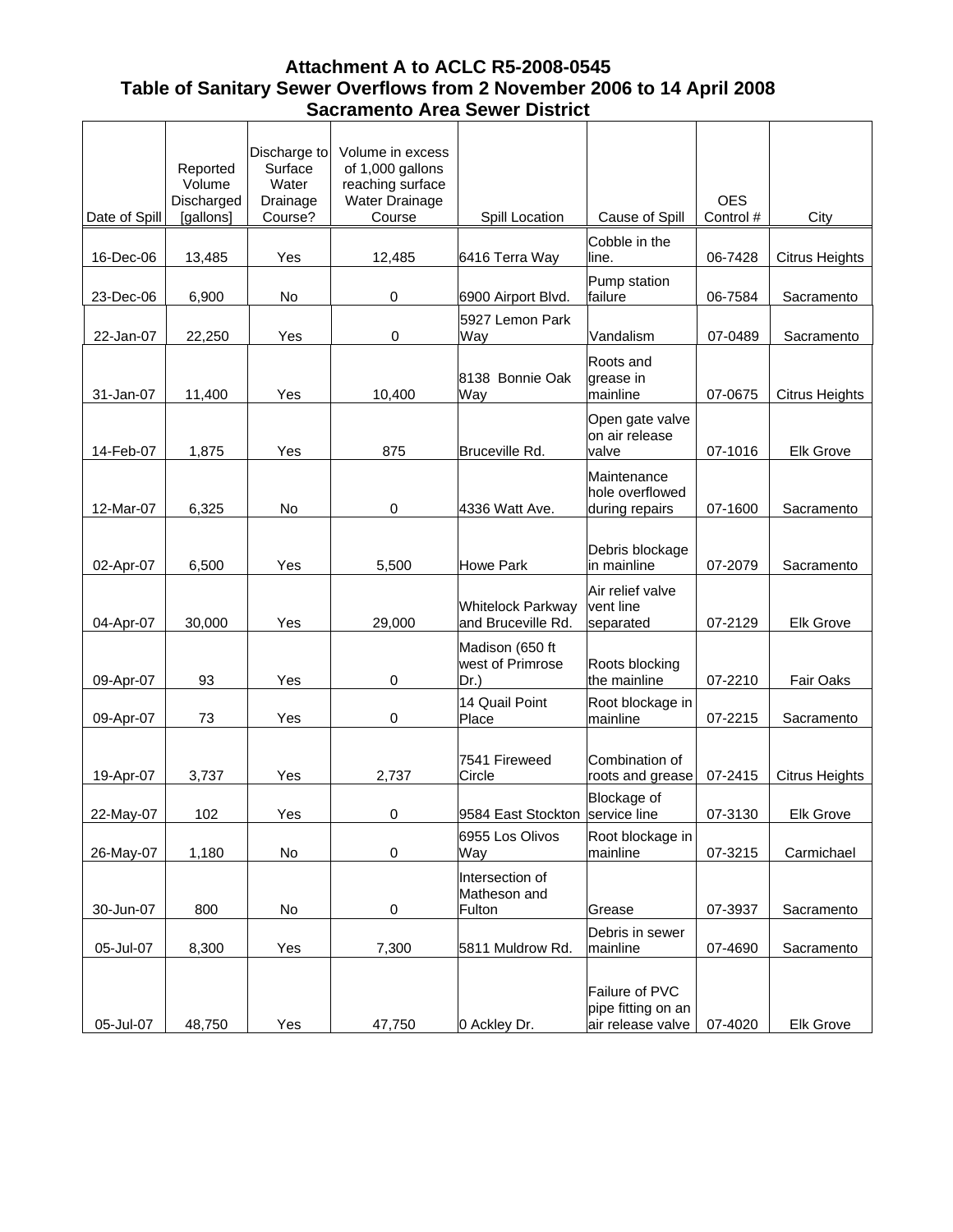# **Attachment A** -2- **Table of Sanitary Sewer Overflows from 2 November 2006 to 14 April 2008 Sacramento Area Sewer District**

|               | Reported<br>Volume<br>Discharged | Discharge<br>to Surface<br>Water<br>Drainage<br>Course? | Volume in excess of<br>1,000 gallons<br>reaching surface<br>Water Drainage<br>Course |                                          |                                                                        | <b>OES</b> | City                  |
|---------------|----------------------------------|---------------------------------------------------------|--------------------------------------------------------------------------------------|------------------------------------------|------------------------------------------------------------------------|------------|-----------------------|
| Date of Spill | [gallons]                        |                                                         |                                                                                      | Spill Location                           | Cause of Spill                                                         | Control #  |                       |
| 12-Aug-07     | 610                              | Yes                                                     | 0                                                                                    | 4325 Oxwood Dr.                          | Grease stoppage<br>lin mainline                                        | 07-4842    | Sacramento            |
| 25-Aug-07     | 6,875                            | Yes                                                     | 5,875                                                                                | 3600 Owens<br>Way/7016 Watt<br>Ave.      | Roots in mainline                                                      | 07-5120    | North<br>Highlands    |
|               |                                  |                                                         |                                                                                      |                                          |                                                                        |            |                       |
| 27-Aug-07     | 1,675                            | Yes                                                     | 675                                                                                  | 7372 Auburn Blvd.                        | Roots in mainline                                                      | 07-5151    | <b>Citrus Heights</b> |
| 07-Oct-07     | at least<br>6,750                | Yes                                                     | 5,750                                                                                | 5062 Patti Jo Dr.                        | Blockage                                                               | 07-6089    | Carmichael            |
| 17-Nov-07     | 620                              | Yes                                                     | 0                                                                                    | 8441 Fair Oaks<br>Blvd.                  | Grease stoppage<br>in mainline                                         | 07-7131    | Carmichael            |
| 19-Nov-07     | 8,460                            | Yes                                                     | 7,460                                                                                | 8661 Elk Grove<br>Blvd.                  | Grease in<br>manhole drop                                              | 07-7175    | Elk Grove             |
| 03-Jan-08     | 3,400                            | No                                                      | 0                                                                                    | 6740 Landis Ave.                         | Grease stoppage<br>in mainline                                         | 08-0039    | Carmichael            |
| 04-Jan-08     | 2,625                            | Yes                                                     | 1,625                                                                                | 3600 Owens Ave.                          | <b>Historical Spill-</b><br>Manhole<br>overflows due to<br>heavy rains | 08-0284    | North<br>Highlands    |
| 09-Jan-08     | 150                              | Yes                                                     | 0                                                                                    | 6324 Kenneth Ave. in mainline            | Grease stoppage                                                        | 08-0331    | Carmichael            |
| 10-Jan-08     | 169                              | Yes                                                     | $\pmb{0}$                                                                            | 8467 Sunset Ave.                         | Debris stoppage<br>in mainline                                         | 08-0354    | Fair Oaks             |
| 14-Jan-08     | 660                              | Yes                                                     | 0                                                                                    | Ancil Hoffman Park in mainline           | Grease stoppage                                                        | 08-0424    | Carmichael            |
| 26-Jan-08     | 534                              | Yes                                                     | 0                                                                                    | 7406 del Coronado Grease stoppage<br>Way | in mainline                                                            | 08-0783    | Florin                |
| 13-Feb-08     | 701,021                          | Yes                                                     | 700,021                                                                              | 0 Hemlock St.                            | Pipe failure at<br>coupling due to<br>bank erosion and<br>pipe failure | 08-1296    | Sacramento            |
| 06-Mar-08     | 197                              | Yes                                                     | $\pmb{0}$                                                                            | 4210 Pocono Ct.                          | Grease stoppage<br>in mainline                                         | 08-1859    | Fair Oaks             |